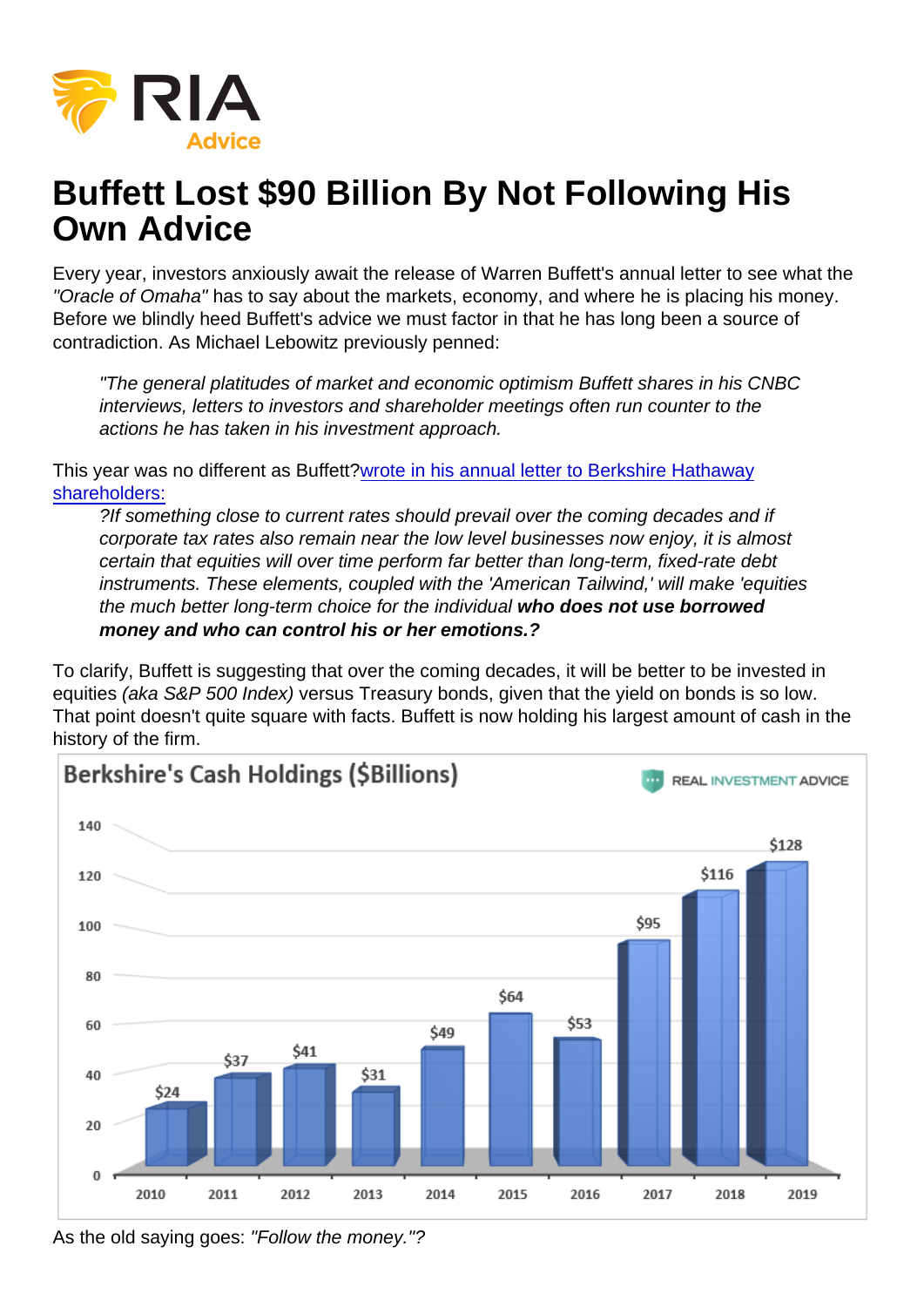If Buffett thinks stocks will outperform bonds, then why is holding \$128 billion in short term bonds? There is an important distinction to be made if you choose to follow Mr. Buffett's advice. It is true that stocks will outperform bonds over the long-term given the right starting valuations and a long enough time frame. Currently, using Warren Buffett's favorite measure of valuations (Market Capitalization to GDP), there is a substantial risk of low returns from stocks over the next decade. While valuations DO NOT predict market crashes, they are very?predictive of future returns on investments from current levels. Period. I previously quoted Cliff Asness?on this issue in particular:

?Ten-year forward average returns fall nearly monotonically as starting Shiller P/E?s increase.? Also,?as starting Shiller P/E?s go up, worst cases get worse and best cases get weaker.

If today?s Shiller P/E is 30x, and your long-term plan calls for a 10% nominal return on the stock market, you are assuming a best case scenario to play out in a market that is drastically above the average case from these valuations.? We can prove that by looking at forward 10 year total returns versus various levels of PE ratios historically.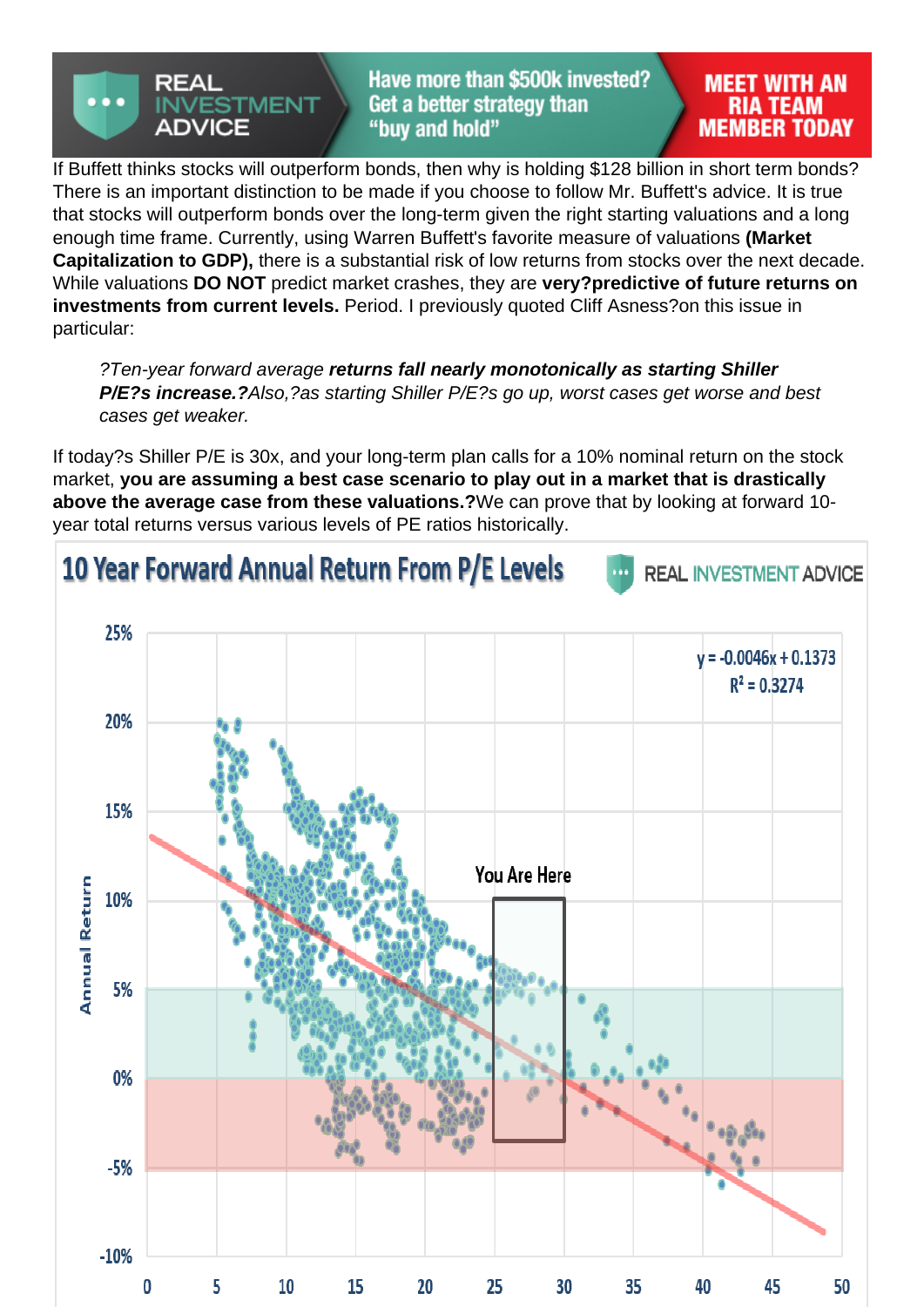Importantly, this is likely the reason that Buffett is sitting on \$128 billion in historically low yielding bonds. The graph below provides further evidence using his favorite valuation indicator, market cap to GDP.

Not surprisingly, like every [other measure of valuation](https://realinvestmentadvice.com/wp-content/uploads/2017/07/Buffet-Indicator-10Year-Forward-Returns-071017.png), forward return expectations are substantially lower over the next 10-years as opposed to the past 10-years.

"Price is what you pay, value is what you get." - Warren Buffett

## Do What I Say, Not What I Do

So the question is this:

"If Warren is suggesting you should just invest in the index and hold on, why is he sitting on so much cash?"

The immediate observation is that he is just waiting on a "good deal" to come along. He has been vocal about looking for a new acquisition. However, he hasn't done so. Why, "valuations"? are sky high. Unfortunately, "good deals" based on valuations, and market crashes, have typically been highly correlated throughout history. As he said in his letter: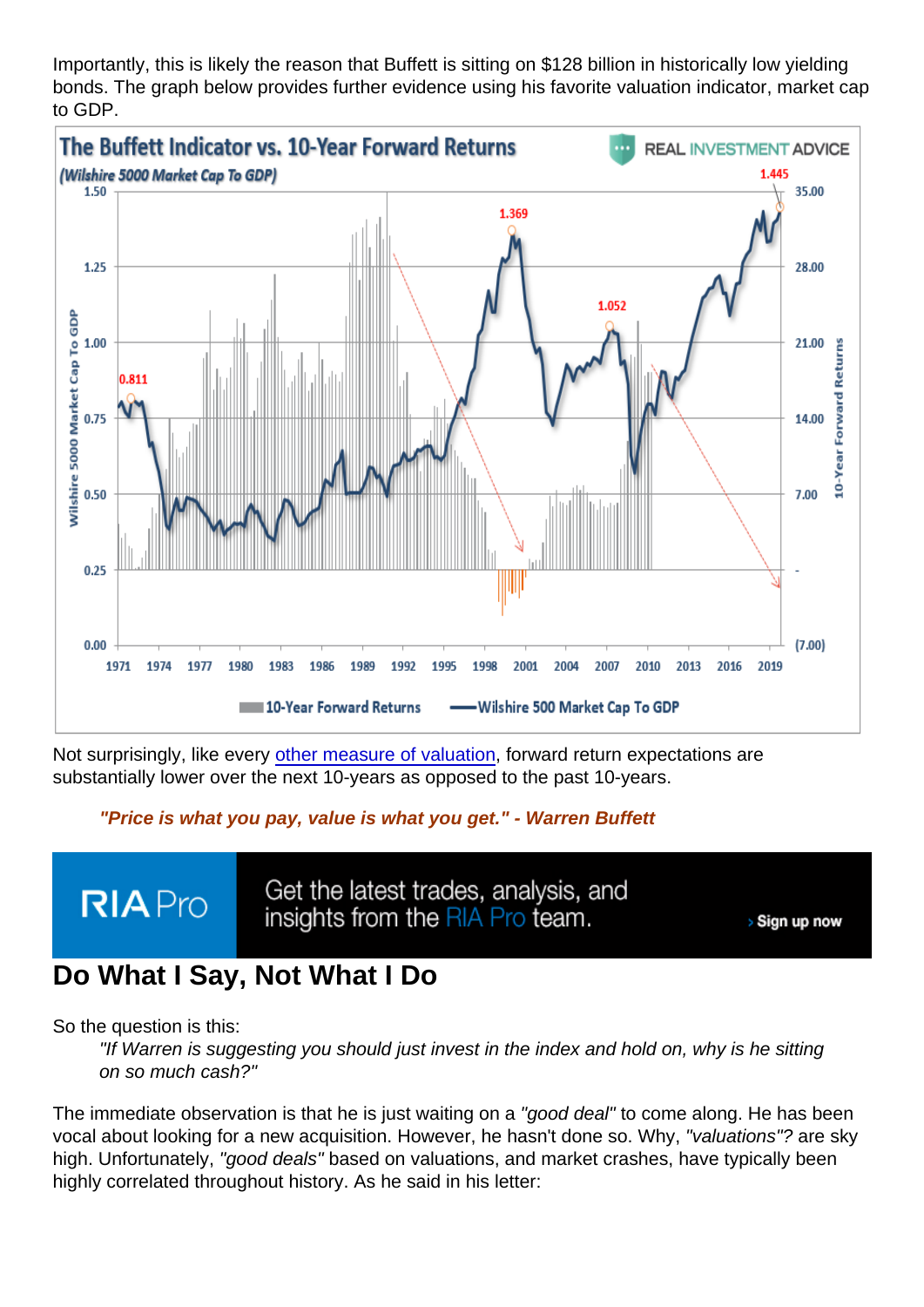"Anything can happen to stock prices tomorrow. Occasionally, there will be major drops in the market, perhaps of 50% magnitude or even greater.?

Interestingly, while Buffett has been telling everyone else to buy a stock index, and avoid bonds, he has been doing exactly the opposite by "buying bonds." Make no mistake, Buffett is indeed a great investor, and has made a tremendous amount of money for his shareholders over the years. One of the reasons for this is that at times of market excesses he has preferred holding cash.At the time he is leaving money on the table, but that cash can be deployed when markets are panicking and value appears. Remember, Buffett had cash on hand in 2008 to lend to Goldman Sachs at 10%. The downside to holding cash is that performance of Berkshire Hathaway is no longer outperforming the S&P in recent years. This is due to the shear "size" of the company as Buffett no longer has the luxury of making small value-based acquisitions of a few hundred million in value. Such acquisitions don't "move the needle" in terms of returns for shareholders. Berkshire has grown to the point it has essentially become an index itself.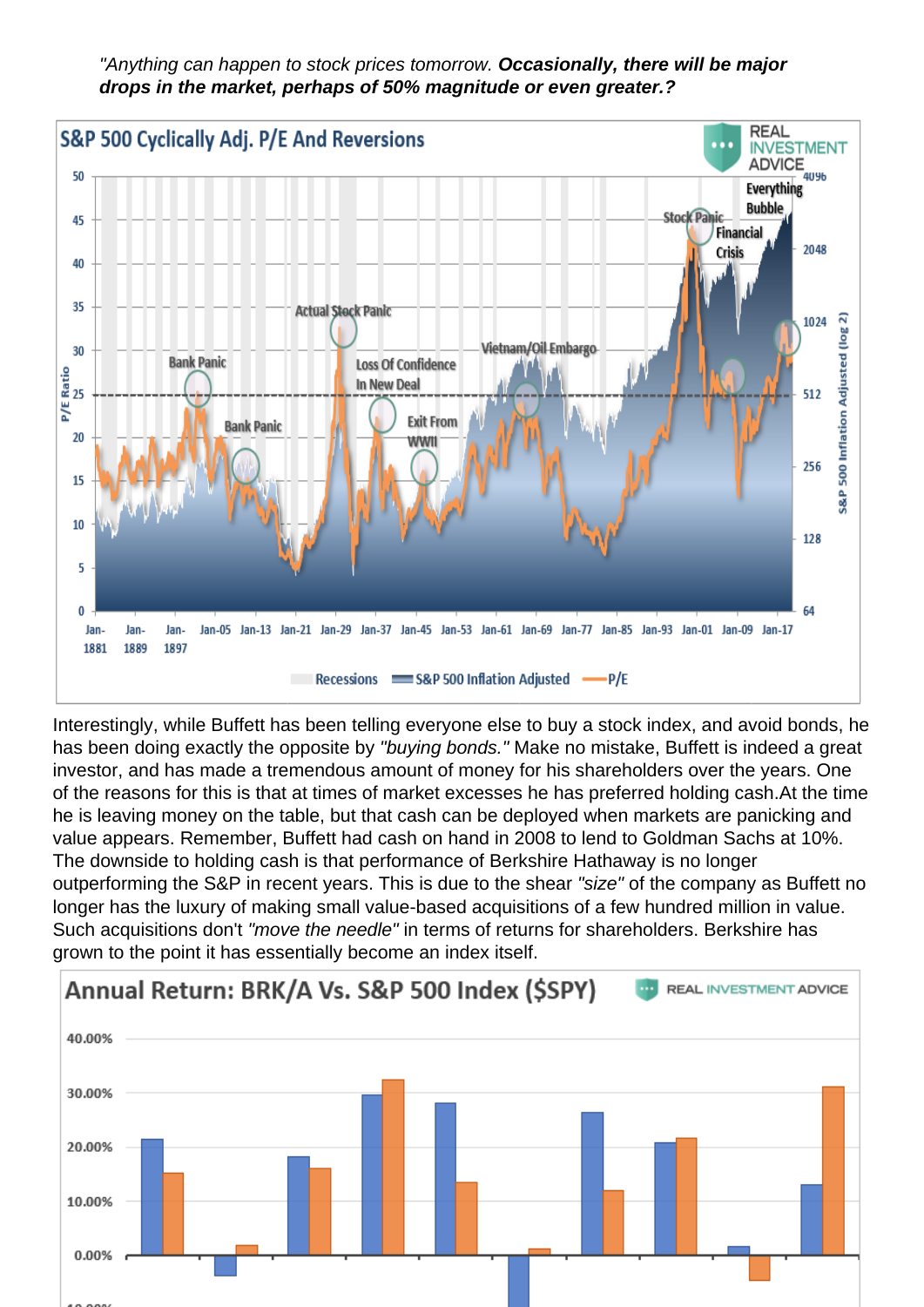The chart below shows Buffett's annual cash holdings versus the S&P 500 (\$SPY) over the last several years.

So, what would have happened if Buffett had taken his own advice and invested his cash into the S&P 500 index rather than bonds. The index is highly liquid, so he could have sold the index at any time he needed cash for an acquisition, and the shares could have been lent out for an additional return on his investment.

However, the chart below shows the difference in market cap of the Berkshire Hathaway currently, with the cash invested in the S&P 500 index, as compared to the returns of the S&P 500 index. Not surprisingly, returns to shareholders improved over the last decade.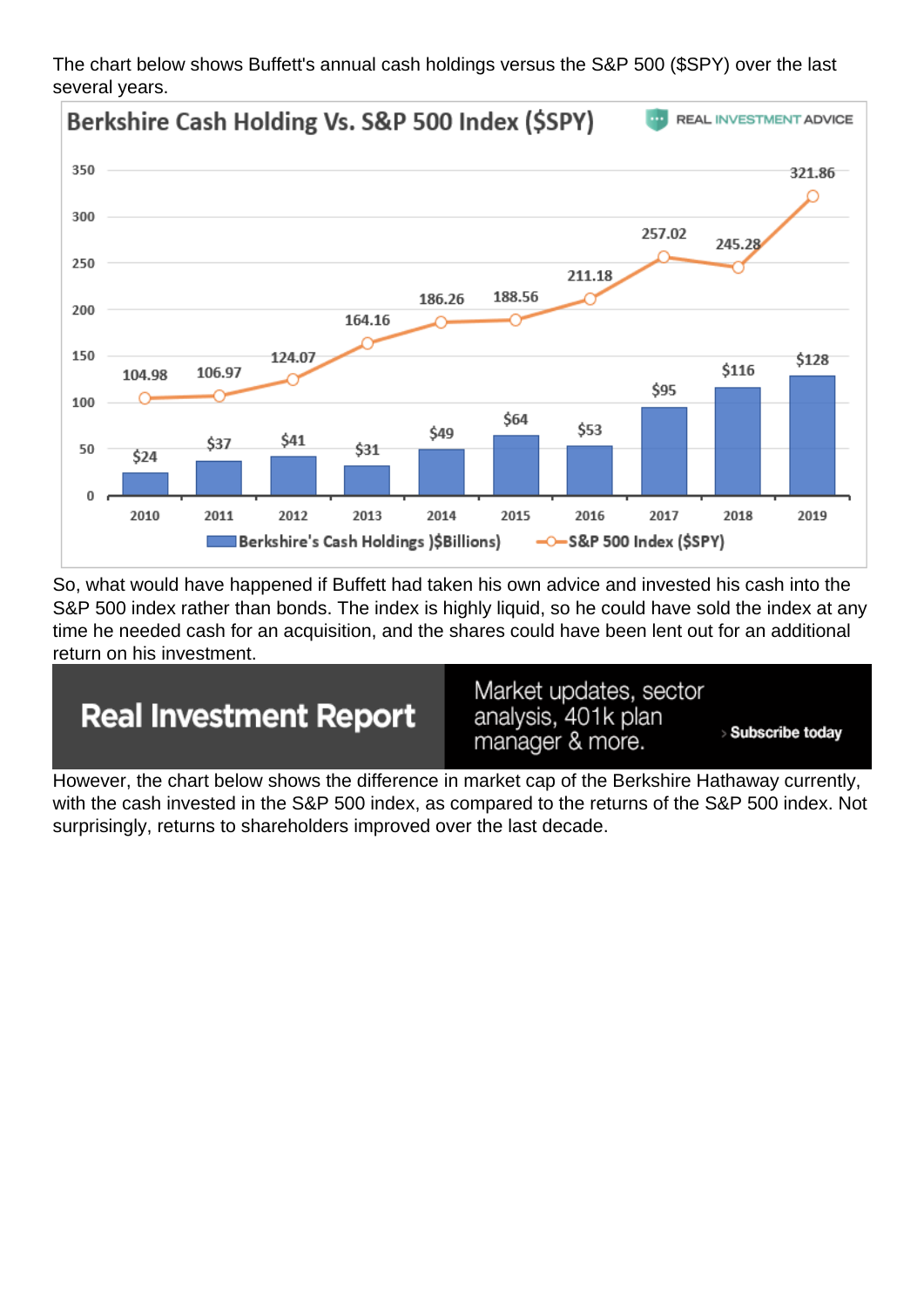While it may not look like much on a percentage basis, the cumulative return lost to Berkshire Shareholders over the last decade was roughly \$90 Billion dollars.

Or rather, a \$1000 investment in 2010 would have grown to nearly \$4000 versus just \$3500.